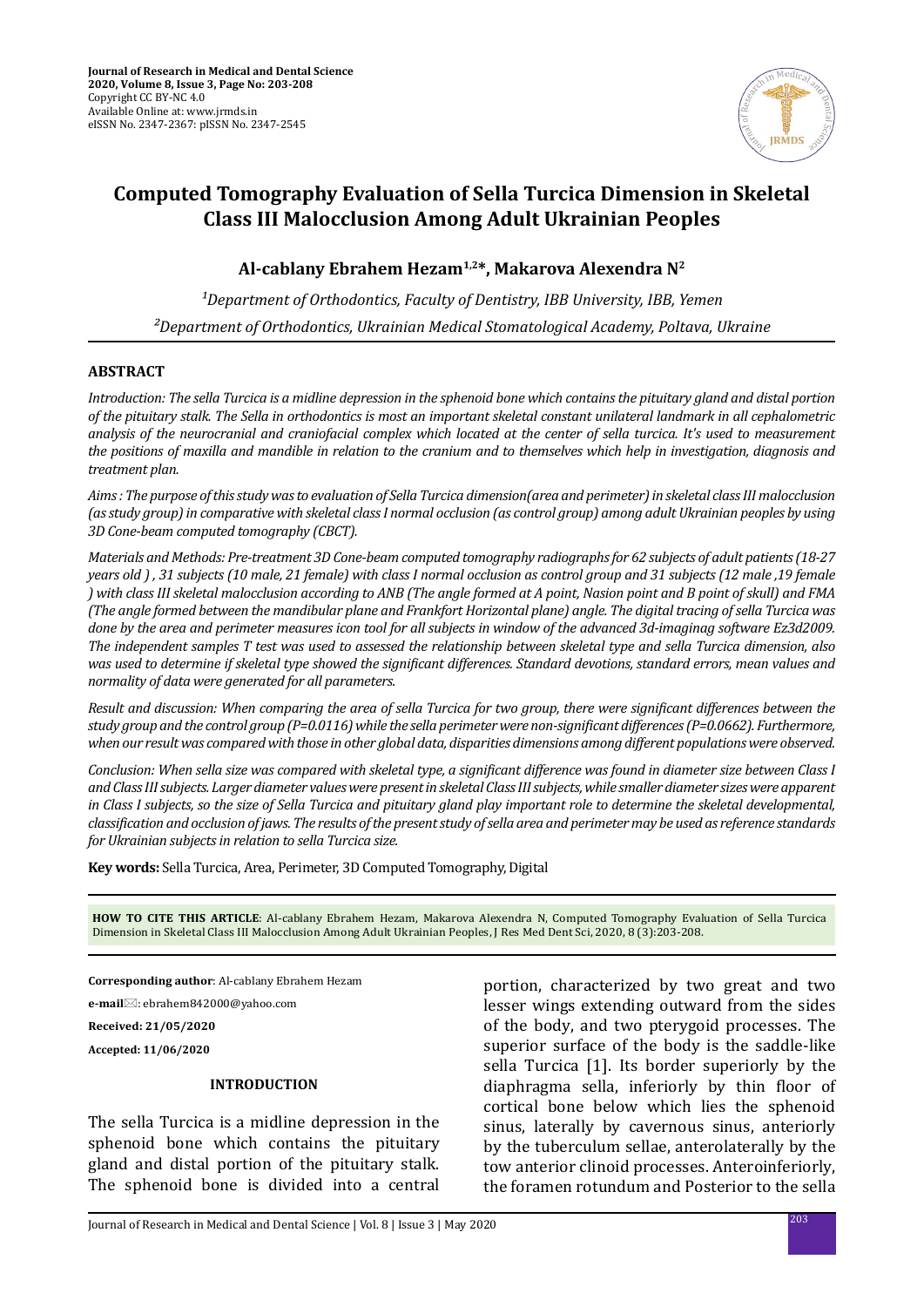are the tow posterior clinoid processes, dorsum sellae. The sella turcica name derived from Latin Sella that means sedes or saddle while turcica refers to the Turks [2].

Sella is most an important skeletal constant unilateral landmark in cephalometric analysis of the neurocranial and craniofacial complex which located at the center of sella turcica it used to measurement the positions of maxilla and mandible in relation to the cranium and to themselves. The most of cephalometric analysis and studies of the skull depend on the sella point to make liner and angular measurements, like Downs analysis (1948) [3], where he was used the sella landmark to make Y-axis plane that extend from sella to Gonthon (S-Gn) as one of skeletal reference plane, which indicate the degree of downward, reward or forward position of chin in relation to upper face. The Y-axis angle (growth axis angle) that formed from S-Gn plane and Frankfort plane was used to measure the cranium growth it ranges (53º-66º). Steiner analysis (cephalometric analysis of the dental and skeletal relationships of a human skull was presented by Steiner at 1953) [4] in which SN plane (represents the anterior cranial base and is formed by projecting a plane from the Sella-Nasion line) substituted FH plane(Frankfort horizontal plan formed by projection a plane from Infraorbital- Porion line ) because the variation in the Porion point, also the S-N points located at the med-sagital plane of the head and move minimally with any deviation of the head from true profile position. The SN plane used to make SNA (82º), SNB (80º) as skeletal sagital angular measurement and SN-mandibular plane,Y-axis as skeletal vertical angular measurement. Sella landmark point was used also, in another's analysis like, Sassouni analysis (1955) [4], Harvold analysis (1974) and Rickett analysis (1960) and others.

In relation to the sella size, a variety of conditions can lead to sellar enlargement, including tumors of the pituitary or functional hypertrophy of the pituitary, which may occur in primary hypothyroidism or primary hypogonadism, tumors, hypertrophy syndrome, normal variants anatomy and empty sella. As enlarged sella Turcica is a significant finding, suggesting the presence of a pituitary neoplasm. An empty sella can be completely asymptomatic. Also, the sella Turcica size may be smaller in primary hypopituitarism, growth hormones and others. According to Taveras and Wood [5], 17 mm is the upper limit of normal for the maximum anteroposterior diameter of the sella. The depth measured perpendicular to the sella floor, from a line drawn between dorsum and tuberculum, should not exceed 13 mm in most cases. The normal width varies between 10 and 15 mm. These are only guidelines and sella Turcica enlargement can only be used as a suggestion of pituitary abnormality and is certainly not sufficient for diagnosis.

Investigators have also attempted to use the area and the volume of the sella Turcica to serve as better predictors of pituitary disease, analysis and diagnosis. According to Silverman [6]. The size of sella Turcica at age from 1 month to 18 years of age reported that sella Turcica was larger in males than in females except during puberty as this occurred about 2 years earlier and more pronounced in females than in males.

The sella Turcica is best visualized on lateral views of the skull. The sellar floor can be studied on frontal radiographs angled tangentially to the plane of the floor [7].

The shape of sella Turcica with three basic shape ovals, round and flat. Focal erosion or sclerotic of floor in some cases effect in size and shape of ST [8]. Deposition of bone was seen on the tuberculum sellae and resorption at the posterior boundary of Sella Turcica up to 16-18 years of age. The sella point is displaced backward and downward during growth and development.

The morphology is very important for evaluating, diagnostic growth changes and orthodontic treatment results are to be evaluated. There is an increasing interest in the study of human craniofacial dysmorphology, but there are few cephalometric standards available in growth and development [9]. Origin of the pituitary gland is a result of interaction between oral ectoderm which gives rise to anterior pituitary and neural ectoderm gives rise to posterior pituitary. The pituitary fossa differentiates directly from the hypophyseal cartilage which in turn is derived from the cranial neural crest cells of the early chondrocranium.

During embryological development, Sella Turcica area is the key point for the migration of the neural crest cells to the frontonasal and maxillary developmental fields. Formation and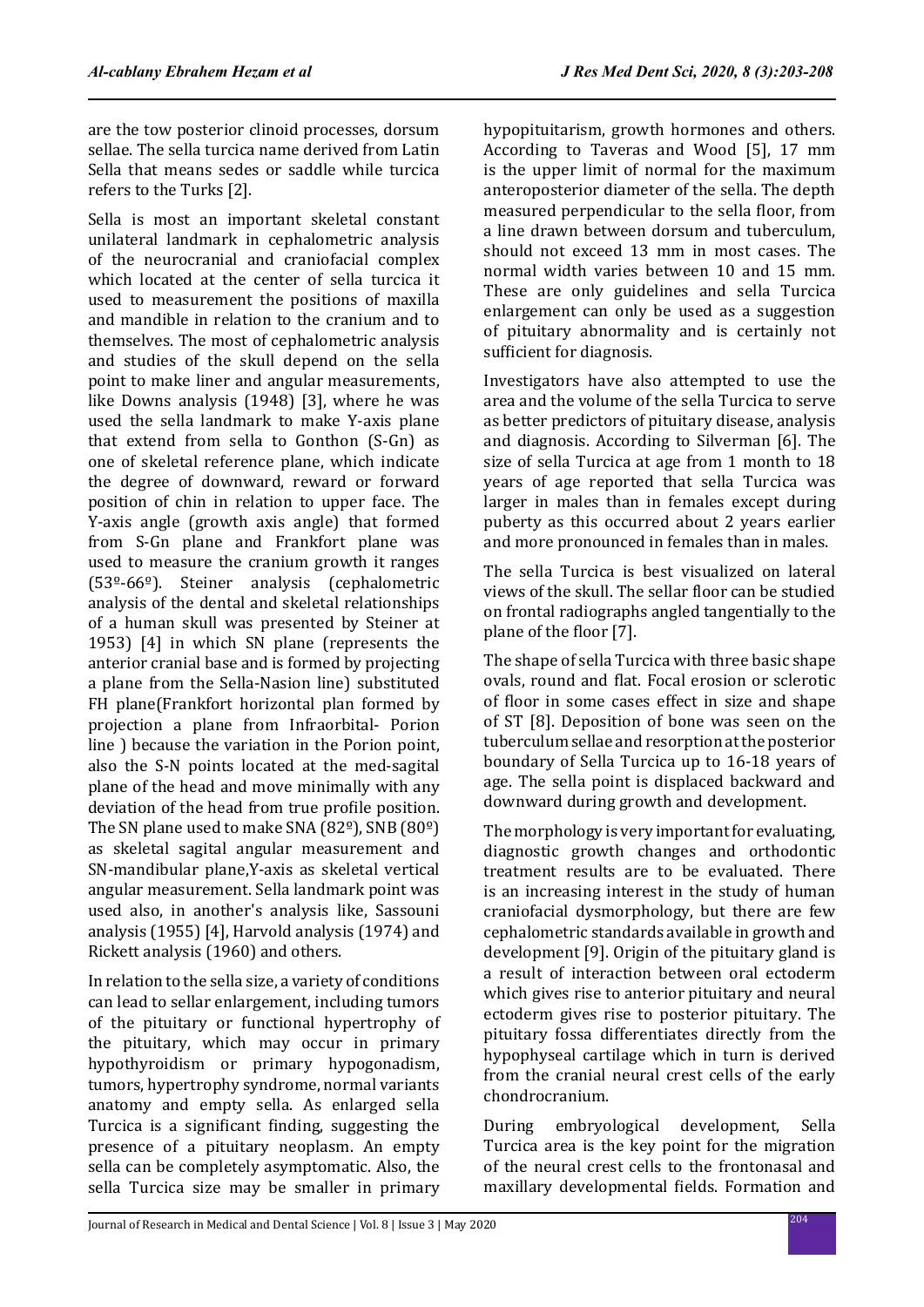development of the anterior part of the pituitary gland, sella turcica, and teeth share in common, the involvement of neural crest cells, and dental epithelial progenitor cells differentiate through sequential and reciprocal interaction with neural crest-derived mesenchyme [10]. Posterior part of the pituitary gland develops from the paraxial mesoderm which is closely related to notochordal induction [11].

A close interrelationship exists between the development of brain tissue and the bones surrounding the Brain-neurocranium [12].

During the last few years 3D cephalometric<br>analysis able to describe anatomical analysis able to describe anatomical landmarks both on hard and soft tissues has been introduced [13]. Cone-beam computed tomography (CBCT) is currently being used with orthodontic patients since it offers threedimensional (3D) craniofacial imaging as an alternative to conventional radiography and computed tomography (CT). Moreover, The images produced with CBCT are not magnified, CBCT may replace some of the diagnostic tools used in orthodontics, such as two-dimensional (2D) cephalometry. Today, most clinicians are replacing conventional radiographic records with CBCT, since it can provide a series of slides which are then reconstructed in 3D, giving, thus, much more information of the structures studied [14]. The reference angles was used to determine the skeletal type are ANB (A point, Nasion, B point) angle which indicates whether the skeletal relationship between the maxilla and mandible is a normal skeletal class I (+2 degrees), a skeletal Class II (+4 degrees or more), or skeletal class III (0 or negative) relationship and FMA (Frankfortmandibular plane angle) which formed by the intersection of the Frankfort horizontal plane and the mandibular plane.

### **MATERIALS AND METHODS**

62 Subjects with three dimensional cone beam tomography X-ray for adult patients between 18-27 years old age, 31 subjects (10 male, 21 female) with class I normal occlusion as control group and 31 subjects (12 male, 19 female ) with class III skeletal malocclusion according to ANB and FMA angle as study group were screened for the following criteria.

All control group with class I skeletal relation.

All study group with class III skeletal relation.

Good facial symmetry/proportion shown.

None of the subjects should have undergone any orthodontic or maxillofacial/plastic surgery in the past.

Digital measuring method for all cases by the area and perimeter determinations icon in the software program.

Ethical Approval and acquisition of Informed Consent was obtained for all cases.

The study protocol has been submitted for approval by the Ethical Committee of our medical academy, which complies with the Declaration of Helsinki.

Subjects with cleft lip or palate and other craniofacial deformities.

All cases had randomly selected and not undergone previous orthodontic treatment, they were come to orthodontic department of Academy, for orthodontics consultation. Between April 2019 and January 2020. All the research related work in this

study was done in orthodontic department of Ukrainian medical Academy, in Poltava city. 3D CBCT (advanced 3d-imaginag software Ez3d2009) high quality was used for all cases, it was recorded by the same trained radiographic technicians were taken in Natural Head Position (NHP) and simultaneously in centric occlusion and lips in repose. The radiographs were distributed according to skeletal Class and gender. All measurements were rehashed 3 times. After the primary measurements were finished, the normal of three readings of every measurement was considered for the last factual examination in request to minimize the intra-analyst variety. The digital tracing of sella turciac was done by the area and perimeter measures icon tool for all subjects in window of the advanced 3d-imaginag software Ez3d2009 as shown in Figure 1. Also, for more assurance the anterior and posterior skeletal limit of sella turcica was measured by bone density profile icon tool as shown in Figure 2.

 The independent samples T test was used to assess the relationship between skeletal type and sella turcica dimension, also was used to determine if skeletal type showed the significant differences. Standard devotions, standard errors, mean values and normality of data were generated for all parameters.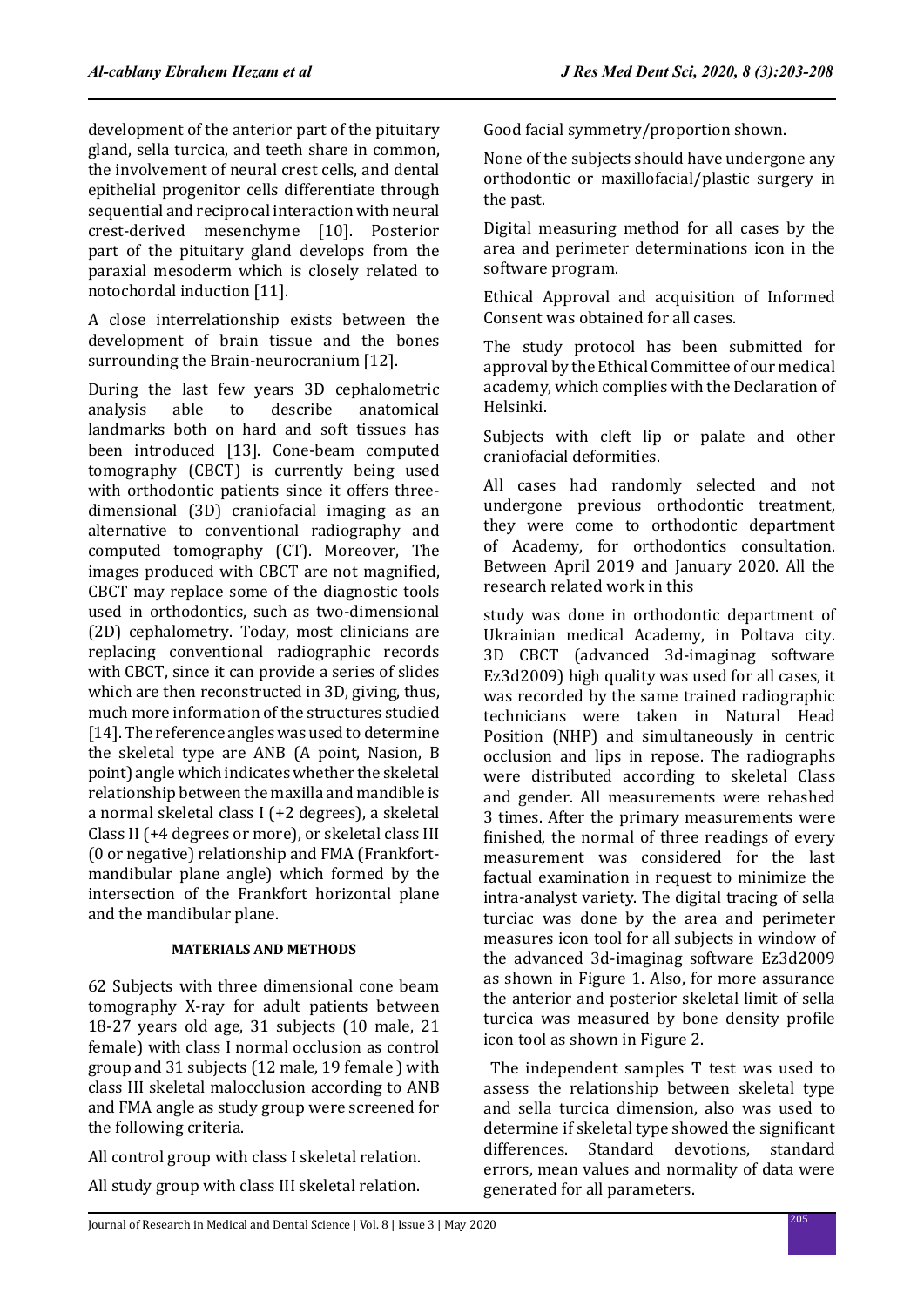### **RESULTS**

The digital measurements of the sella turcica are presented in Table 1. The average area and perimeter of sella turcica for both class III as study group and class I as control group are shown. When comparing the area of sella Turcica for two groups, there were significant differences between the study group and the control group (P=0.0116) while the sella perimeter were nonsignificant differences (P=0.0662). The mean dimension area of sella turcica for study group was 63.3 mm², while it was in control group 58.3 mm² with 5 mm² differences. The sella turcica



**Figure 1: Measurement of sella turcica area and perimeter by digital tracing icon.**



**Figure 2: The exact distance between the sella dorsum and sella tuberclum was measured by digital hard tissue tracing icon (blue arow).**

|  | Table 1: Independent T test comparing the sella area and perimeter for two different skeletal types. |  |
|--|------------------------------------------------------------------------------------------------------|--|
|--|------------------------------------------------------------------------------------------------------|--|

| Variable                   | Class | Mean | Std.D                            | Std.E  | P-value   |  |
|----------------------------|-------|------|----------------------------------|--------|-----------|--|
|                            | Ш     | 31.4 | 1.936                            | 0.3478 | 0.0662    |  |
| Sella perimeter mm         |       | 30.4 | 1.932                            | 0.3472 |           |  |
| Sella area mm <sup>2</sup> | Ш     | 63.3 | 8.303                            | 1.4914 | $0.0116*$ |  |
|                            |       | 58.3 | 6.563                            | 1.1789 |           |  |
|                            |       |      | p*≤ 0.05 Significant differences |        |           |  |

#### **Table 2: Global and present study data of sella turcica measurements.**

| Study         | Sella area mm <sup>2</sup> | Sella perimeter mm | Data collection instrument |
|---------------|----------------------------|--------------------|----------------------------|
| Present study | 60.8                       | 30.9               | <b>CBCT</b>                |
| Malay         | 65.29                      | 32.8               | <b>CT</b>                  |
| Bangladesh    | 54.93                      | 29.99              | <b>CT</b>                  |
| <b>Brazil</b> | 41.2                       | 28.6               | <b>CBCT</b>                |
| Iraq          | 65.29                      | 32.35              | CT                         |
| Greece        | 46.1                       | 30.7               | Cephalometric              |
|               |                            |                    |                            |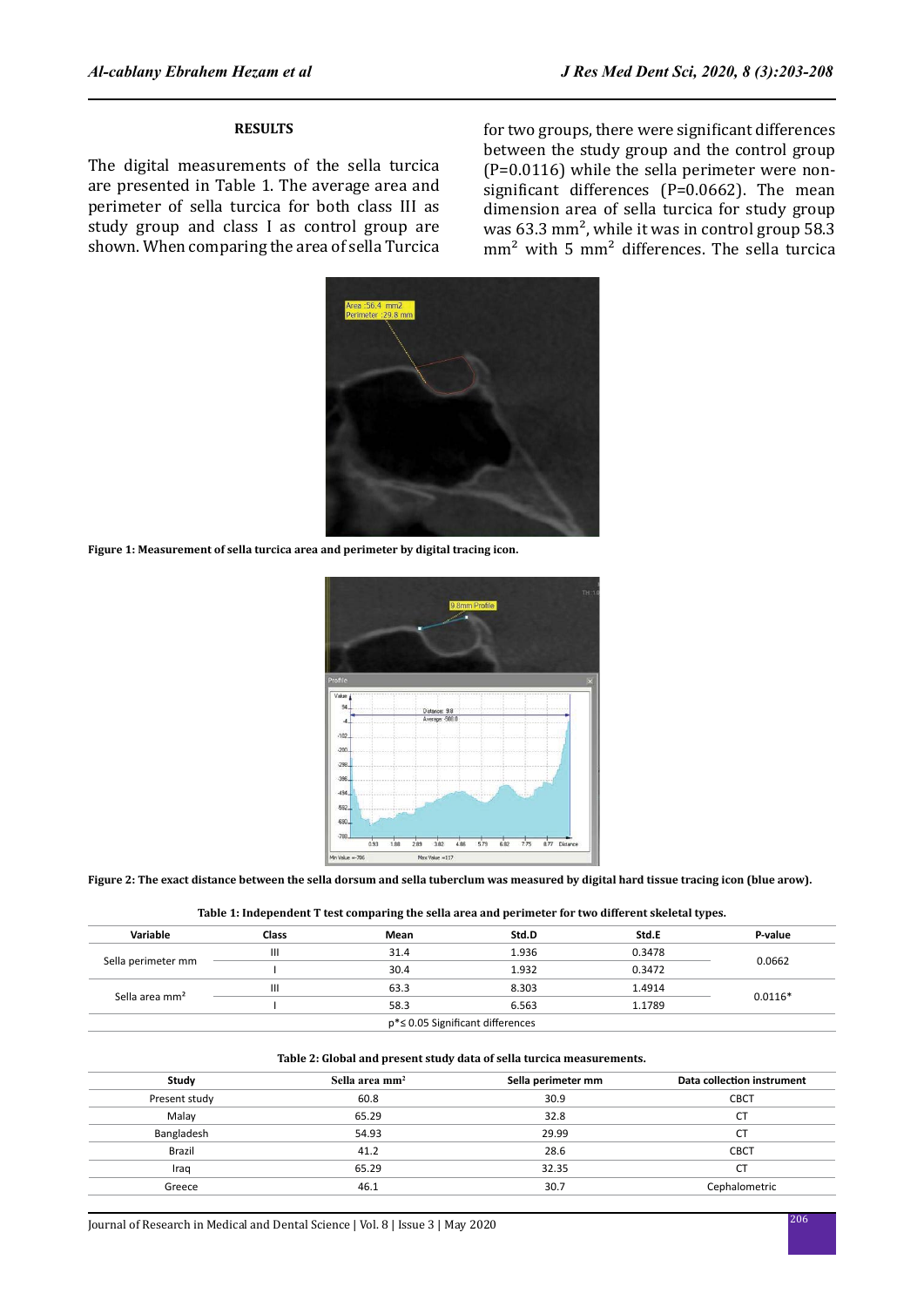perimeter mean for calculated 31.4 mm for study group and 30.4 mm for control group were differ only 1 mm.

The sella turcica area and perimeter in this study were compared with the results of previous studies of Malay [15], Bangladesh [16], Brazil [17], Iraq [18] and Greece [19]. In different societies as showed in the Table 2. Furthermore, when our result was compared with those in other global data, disparities in all dimensions among different populations were observed.

## **DISCUSSION**

This prospective study describes the perimeter and area dimensions of the sella turcica in Ukrainian subjects with two ( Class I, and Class III ) different skeletal types for adult age group were Statistically significant correlations were found(sella area) between skeletal type as the class III was showed higher mean value in sella area and perimeter 63.3 mm², 31.3 mm respectively. Were it's in the class I 58.3 mm², 30.4 mm respectively?

In related to gender of subjects, most of studies don't show significant big variation. According to Tetradis and Kantor there was are a tendency of increased size with age, but this was not consistent between all successive age groups [20]. Axelsson et al. [9] had also showed a stable increase in size for both genders during growth. Quakinine, et al. performed a microsurgical anatomical study on 250 sphenoidal blocks obtained from cadavers of different ages. They found that the average transverse width of the sella turcica was 12 mm, the length (anteroposterior diameter) 8 mm, and the average height (vertical diameter) 6 mm [21]. According to Preston a skeletal/facial type Class I, Class II, and Class III. His findings showed no statistically significant correlation between facial type and the mean sella area of the pituitary fossa, were pituitary fossa increased in size with age and found a positive correlation of the area of the sella to age. After 26 years of age, no significant increase was observed on the size [22].

 Alkofide EA, et al. performed a cephalometric radiographs study of 180 patients of different ages in Saudi subject, when skeletal type and linear dimensions of sella turcica were evaluated, a significant difference was found. When comparing skeletal Class II and Class III subjects, a significant difference was observed between the diameter of the sella turcica in both Classes. An increase in diameter size appears to be more common in Class III subjects, while a reduced diameter size is more prevalent in Class II individuals, also the non-significant differences of sella turcica length, width, diameter and three different heights of the sella turcica (anterior, posterior, and median) between genders. It was found that there were no statistically significant differences between males and females in all the three linear dimensions [23].

The results of linear and area dimensions and morphological shape of sella Turcica in Malay population were showed No statistically significant differences in gender for all linear and area measurements except at sella height anterior [18]. The parameters for conventional measurements were three dissimilar sella height (anterior, posterior and median), sella length, diameter and width, where all of them deliberated in relation with Frankfort reference line (FH). Total area of sella turcica also considered. No important contrasts in size of the sella were found between sexes [16]. Haritha P performed a lateral cephalometric study on 180 subjects in the age group 9 to 27 years were grouped into Class I, Class II, and Class III (60 subjects in each group). When he was compared the sella size with skeletal type, there was a significant difference as the class III was larger [24].

The differences between various measurements studies of sella turcica are may be due to the use of different landmarks, protocol and techniques of radiographic and degree of radiographic enlargement. Also, the variation in the results probably due to anatomy of population, skeletal characteristic, accuracy of measurements and radiographic, measurements techniques and protocol.

The importance of sella turcica it contain pituitary gland that regulate the growth and functions of the body by its secretions, also its effect on the type growth of mandible bone and maxilla, and thus it contribute to determination the type of occlusion. The pituitary gland is the brain of the endocrine organs, therefore natural to take all this interest in living human. According to many authors and studies the height of the pituitary gland was usually 2 mm shorter than the actual depth of the sella, so during the measurements, analysis and diagnosis should be taken into consideration.